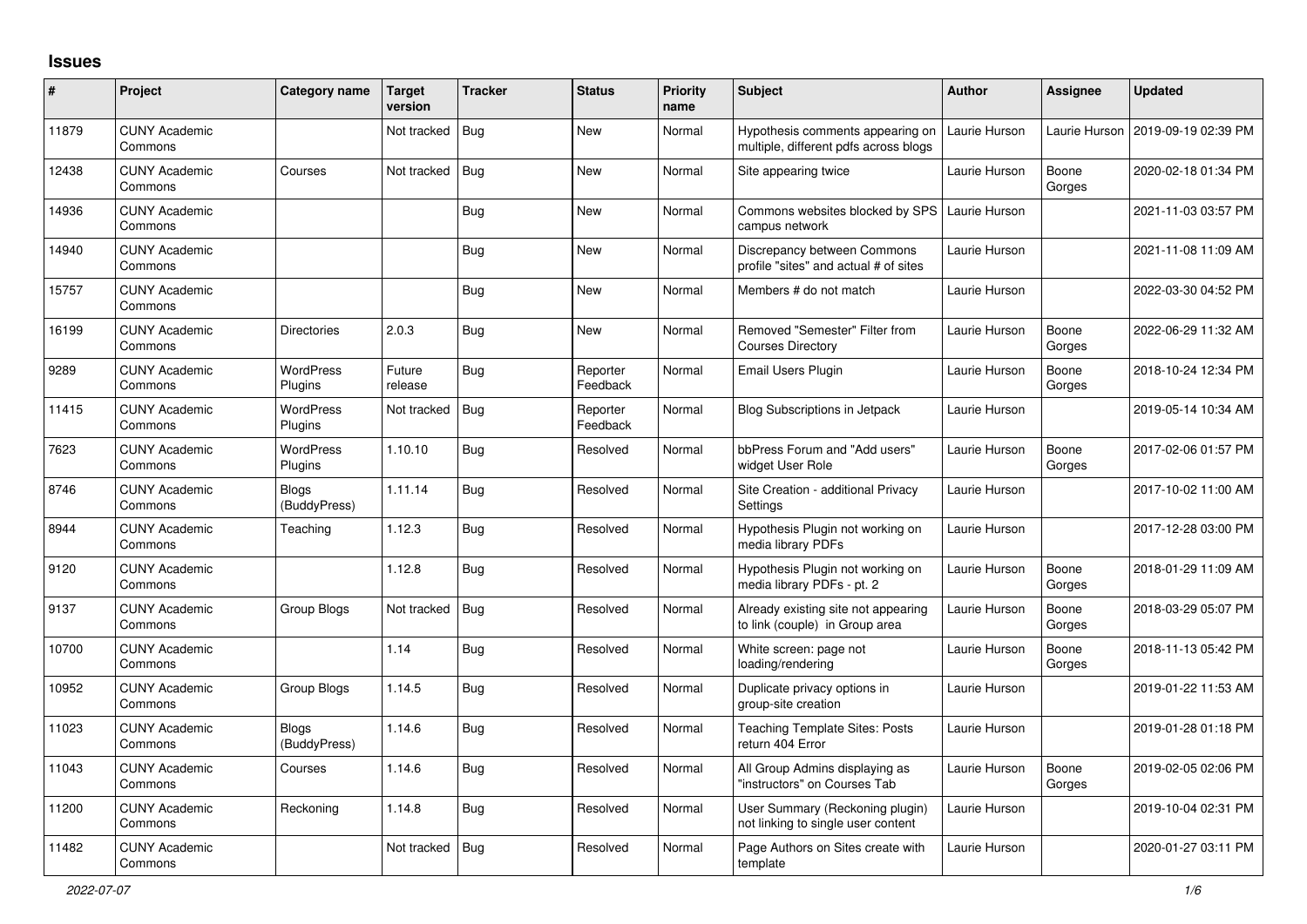| $\sharp$ | Project                         | Category name                | <b>Target</b><br>version | <b>Tracker</b> | <b>Status</b> | <b>Priority</b><br>name | <b>Subject</b>                                                 | <b>Author</b> | Assignee              | <b>Updated</b>      |
|----------|---------------------------------|------------------------------|--------------------------|----------------|---------------|-------------------------|----------------------------------------------------------------|---------------|-----------------------|---------------------|
| 11674    | <b>CUNY Academic</b><br>Commons | <b>WordPress</b><br>Themes   | Not tracked              | Bug            | Resolved      | Normal                  | Thematic theme: Remove/make<br>unavailable                     | Laurie Hurson |                       | 2019-07-30 06:01 PM |
| 11803    | <b>CUNY Academic</b><br>Commons | <b>WordPress</b><br>Plugins  | 1.15.9                   | Bug            | Resolved      | Normal                  | Settings > Writing Editor Switch<br>Error                      | Laurie Hurson | Raymond<br>Hoh        | 2019-08-28 02:48 PM |
| 11836    | <b>CUNY Academic</b><br>Commons | Onboarding                   | 1.15.9                   | <b>Bug</b>     | Resolved      | Normal                  | Invite and "Claim Key" Confusion                               | Laurie Hurson |                       | 2019-09-10 02:34 PM |
| 11862    | <b>CUNY Academic</b><br>Commons | WordPress<br>Plugins         | 1.16                     | <b>Bug</b>     | Resolved      | Normal                  | Testing WP Grade Comments for<br>inclusion on Commons          | Laurie Hurson | Raymond<br><b>Hoh</b> | 2019-11-15 12:54 PM |
| 12140    | <b>CUNY Academic</b><br>Commons | Accessibility                | 1.17.0                   | <b>Bug</b>     | Resolved      | Normal                  | Fixing Size/Contrast of "Recently<br><b>Active Text"</b>       | Laurie Hurson | Boone<br>Gorges       | 2020-07-14 12:22 PM |
| 12183    | <b>CUNY Academic</b><br>Commons |                              | 1.16.1                   | <b>Bug</b>     | Resolved      | Normal                  | User cannot access their sites                                 | Laurie Hurson | Boone<br>Gorges       | 2019-12-05 11:04 AM |
| 12275    | <b>CUNY Academic</b><br>Commons | <b>BuddyPress</b><br>(misc)  | Not tracked              | <b>Bug</b>     | Resolved      | Normal                  | Error in Members Directory                                     | Laurie Hurson | Boone<br>Gorges       | 2020-01-09 02:40 PM |
| 12278    | <b>CUNY Academic</b><br>Commons | WordPress<br>(misc)          | 1.16.3                   | <b>Bug</b>     | Resolved      | Normal                  | Cannot acces dashboard due to<br>"Critical Error"              | Laurie Hurson | Raymond<br><b>Hoh</b> | 2020-01-10 02:04 PM |
| 12448    | <b>CUNY Academic</b><br>Commons | Courses                      | 1.17.0                   | Bug            | Resolved      | Normal                  | Course metadata should update on<br>site/group metadata update | Laurie Hurson | Boone<br>Gorges       | 2020-07-15 12:09 PM |
| 12519    | <b>CUNY Academic</b><br>Commons | User Experience              | 1.16.8                   | <b>Bug</b>     | Resolved      | Normal                  | Registration and Home Page links<br>on Mobile                  | Laurie Hurson | Raymond<br>Hoh        | 2020-03-17 05:03 PM |
| 13068    | <b>CUNY Academic</b><br>Commons | Courses                      | 1.17.2                   | <b>Bug</b>     | Resolved      | Normal                  | Deleted groups appearing in<br>courses list                    | Laurie Hurson | Boone<br>Gorges       | 2020-08-25 11:27 AM |
| 13632    | <b>CUNY Academic</b><br>Commons |                              | Not tracked              | <b>Bug</b>     | Resolved      | Normal                  | Deleting Files in Group Library                                | Laurie Hurson |                       | 2021-09-14 10:41 AM |
| 14051    | <b>CUNY Academic</b><br>Commons | Courses                      | Not tracked              | Bug            | Resolved      | Normal                  | Updating Instructor on Course<br>Directory Listing             | Laurie Hurson | Boone<br>Gorges       | 2021-03-05 12:56 PM |
| 14095    | <b>CUNY Academic</b><br>Commons |                              | 1.18.7                   | <b>Bug</b>     | Resolved      | Normal                  | Ensemble Plugin not updating URL                               | Laurie Hurson | Boone<br>Gorges       | 2021-03-23 11:43 AM |
| 14249    | <b>CUNY Academic</b><br>Commons |                              | Not tracked              | Bug            | Resolved      | Normal                  | Loom Embed Issue                                               | Laurie Hurson |                       | 2021-04-13 11:07 AM |
| 14266    | <b>CUNY Academic</b><br>Commons |                              | Not tracked              | Bug            | Resolved      | Normal                  | Jquery Emails?                                                 | Laurie Hurson |                       | 2021-09-14 10:43 AM |
| 14451    | <b>CUNY Academic</b><br>Commons | <b>Blogs</b><br>(BuddyPress) | 1.18.10                  | Bug            | Resolved      | Normal                  | Search filtering not working correctly                         | Laurie Hurson | Boone<br>Gorges       | 2021-05-12 03:24 PM |
| 14726    | <b>CUNY Academic</b><br>Commons |                              | Not tracked              | <b>Bug</b>     | Resolved      | Normal                  | Group not letting me connect to<br>already existing site       | Laurie Hurson | Jeremy Felt           | 2021-09-10 10:08 AM |
| 14791    | <b>CUNY Academic</b><br>Commons |                              | Not tracked              | <b>Bug</b>     | Resolved      | Normal                  | Default author on conference<br>template                       | Laurie Hurson |                       | 2021-09-21 11:07 AM |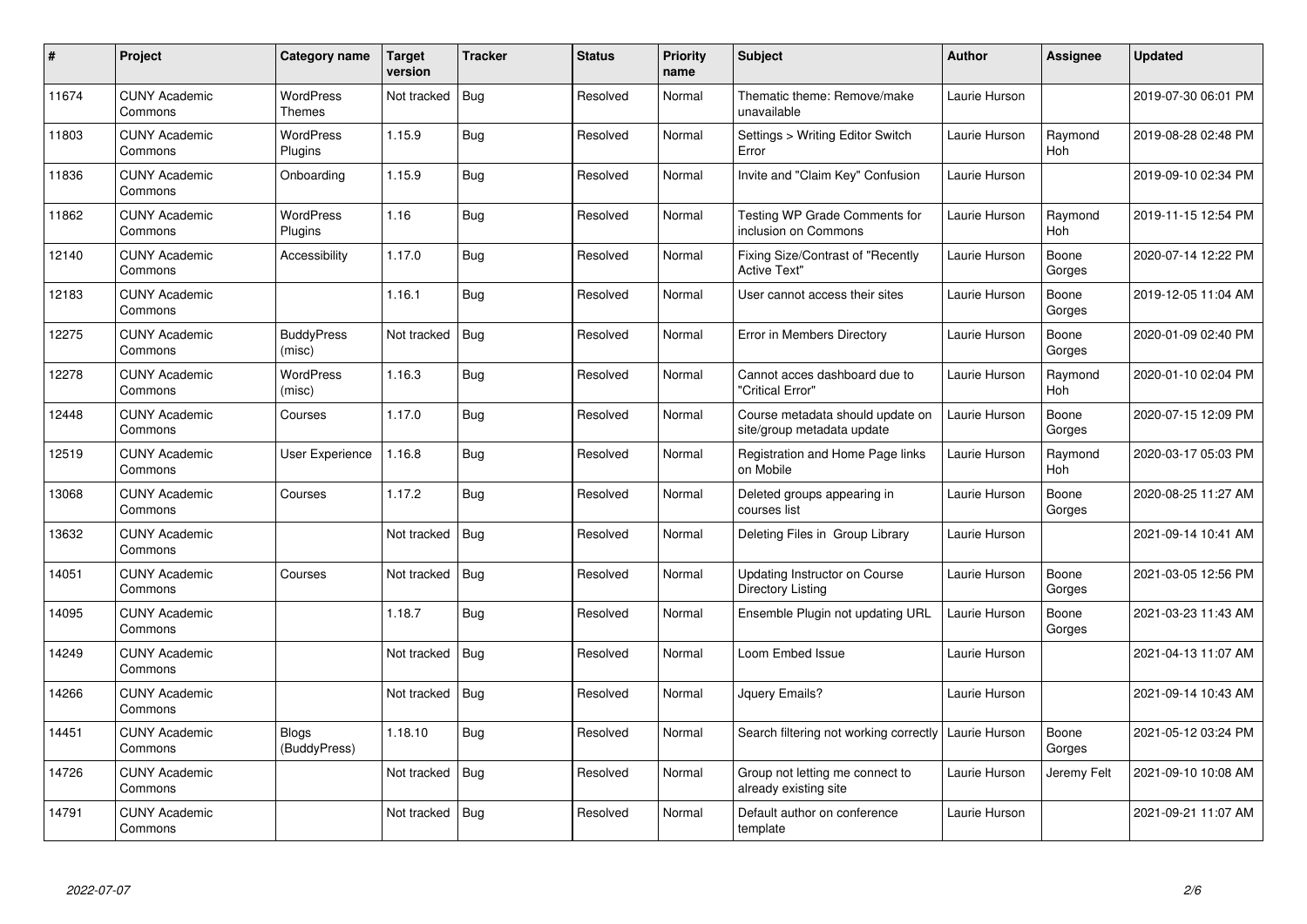| $\#$  | Project                         | Category name               | <b>Target</b><br>version | <b>Tracker</b> | <b>Status</b>        | <b>Priority</b><br>name | <b>Subject</b>                                                                | <b>Author</b> | <b>Assignee</b> | <b>Updated</b>      |
|-------|---------------------------------|-----------------------------|--------------------------|----------------|----------------------|-------------------------|-------------------------------------------------------------------------------|---------------|-----------------|---------------------|
| 15219 | <b>CUNY Academic</b><br>Commons | Layout                      | 1.19.3                   | <b>Bug</b>     | Resolved             | Normal                  | Alignment with Rowling Theme                                                  | Laurie Hurson | Raymond<br>Hoh  | 2022-02-08 02:38 PM |
| 15409 | <b>CUNY Academic</b><br>Commons |                             | Not tracked              | <b>Bug</b>     | Resolved             | Normal                  | <b>Commons Loading Slow</b>                                                   | Laurie Hurson |                 | 2022-02-22 02:32 PM |
| 15756 | <b>CUNY Academic</b><br>Commons | WordPress<br>Plugins        | 1.19.7                   | Bug            | Resolved             | Normal                  | Authors Unable to access<br>dashboard                                         | Laurie Hurson |                 | 2022-04-12 11:31 AM |
| 15947 | <b>CUNY Academic</b><br>Commons |                             | 1.19.8                   | <b>Bug</b>     | Resolved             | Normal                  | Slides and Site Running slow issues                                           | Laurie Hurson |                 | 2022-04-26 10:45 AM |
| 16055 | <b>CUNY Academic</b><br>Commons |                             | 1.19.9                   | <b>Bug</b>     | Resolved             | Normal                  | Header Image Will not Display                                                 | Laurie Hurson |                 | 2022-05-10 10:44 AM |
| 16183 | <b>CUNY Academic</b><br>Commons | Onboarding                  | 2.0.1                    | <b>Bug</b>     | Resolved             | Normal                  | Contrast for member names in the<br>invite modal                              | Laurie Hurson |                 | 2022-06-14 11:35 AM |
| 16188 | <b>CUNY Academic</b><br>Commons | <b>WordPress</b><br>Plugins | 2.0.1                    | <b>Bug</b>     | Resolved             | Normal                  | "Choose a liscense" modal not<br>loading                                      | Laurie Hurson | Raymond<br>Hoh  | 2022-06-02 04:22 PM |
| 7537  | <b>CUNY Academic</b><br>Commons | Events                      |                          | <b>Bug</b>     | Rejected             | Normal                  | bbPress Group Events Widget does<br>not display                               | Laurie Hurson | Raymond<br>Hoh  | 2017-04-27 02:32 PM |
| 14227 | <b>CUNY Academic</b><br>Commons |                             |                          | <b>Bug</b>     | Rejected             | Normal                  | Missing Appearance section of<br>Dashboard                                    | Laurie Hurson |                 | 2021-03-24 04:08 PM |
| 15509 | <b>CUNY Academic</b><br>Commons |                             |                          | Bug            | Rejected             | Normal                  | Comments and Image Error                                                      | Laurie Hurson |                 | 2022-03-02 04:26 PM |
| 16087 | <b>CUNY Academic</b><br>Commons |                             |                          | <b>Bug</b>     | Rejected             | Normal                  | ZotPress not displaying Group<br>Library                                      | Laurie Hurson |                 | 2022-05-11 05:03 PM |
| 7629  | <b>CUNY Academic</b><br>Commons | <b>BuddyPress</b><br>(misc) |                          | Bug            | Duplicate            | Normal                  | Coupled Group/Site email<br>generation Issue                                  | Laurie Hurson | Boone<br>Gorges | 2017-02-06 04:09 PM |
| 11789 | <b>CUNY Academic</b><br>Commons | Courses                     | Future<br>release        | Feature        | <b>New</b>           | Normal                  | Ability to remove item from Courses<br>list                                   | Laurie Hurson | Sonja Leix      | 2019-09-24 12:28 PM |
| 13650 | <b>CUNY Academic</b><br>Commons | Group Library               | Future<br>release        | Feature        | <b>New</b>           | Normal                  | Forum Attachments in Group<br>Library                                         | Laurie Hurson |                 | 2021-11-19 12:30 PM |
| 14787 | <b>CUNY Academic</b><br>Commons | <b>Plugin Packages</b>      | Future<br>release        | Feature        | <b>New</b>           | Normal                  | Creating a "Design" plugin package                                            | Laurie Hurson | scott voth      | 2022-04-27 04:56 PM |
| 16332 | <b>CUNY Academic</b><br>Commons |                             |                          | Feature        | <b>New</b>           | Normal                  | Refining the OER Tag: Remove<br>OER tag option from Creation<br>Process       | Laurie Hurson |                 | 2022-07-05 01:07 PM |
| 16335 | <b>CUNY Academic</b><br>Commons |                             |                          | Feature        | <b>New</b>           | Normal                  | Revisiting options and functions of<br><b>Creative Commons license widget</b> | Laurie Hurson |                 | 2022-07-06 11:17 AM |
| 11131 | <b>CUNY Academic</b><br>Commons |                             | Future<br>release        | Feature        | Reporter<br>Feedback | Normal                  | <b>Image Annotation Plugins</b>                                               | Laurie Hurson |                 | 2019-02-26 11:33 AM |
| 12121 | <b>CUNY Academic</b><br>Commons | <b>WordPress</b><br>Plugins | 2.0.3                    | Feature        | Reporter<br>Feedback | Normal                  | Embedding H5P Iframes on<br><b>Commons Site</b>                               | Laurie Hurson | Boone<br>Gorges | 2022-06-29 11:32 AM |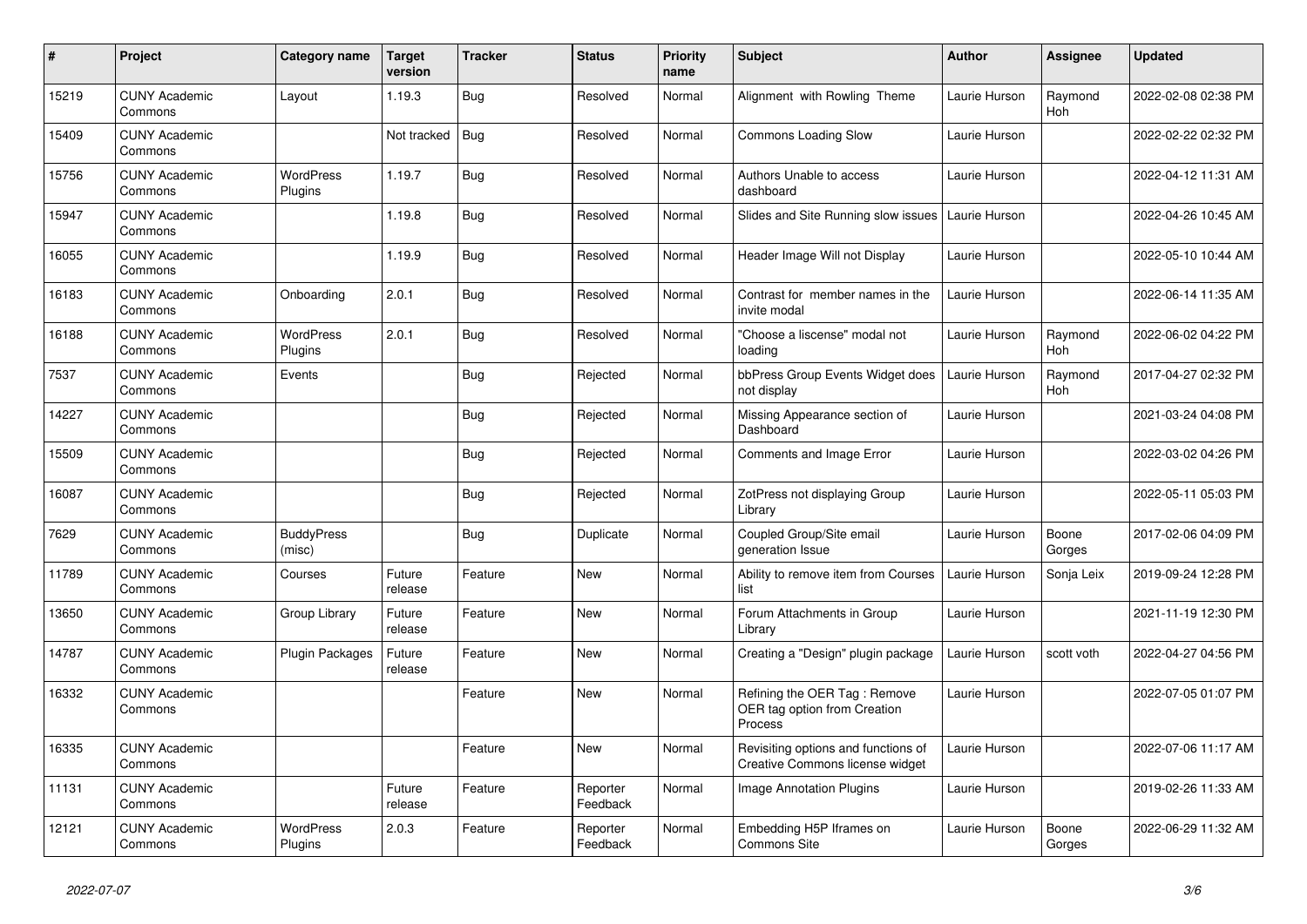| #     | Project                         | Category name                | <b>Target</b><br>version | <b>Tracker</b> | <b>Status</b>        | <b>Priority</b><br>name | <b>Subject</b>                                                  | <b>Author</b> | Assignee        | <b>Updated</b>      |
|-------|---------------------------------|------------------------------|--------------------------|----------------|----------------------|-------------------------|-----------------------------------------------------------------|---------------|-----------------|---------------------|
| 12446 | <b>CUNY Academic</b><br>Commons | Groups (misc)                | Future<br>release        | Feature        | Reporter<br>Feedback | Normal                  | Toggle default site to group forum<br>posting                   | Laurie Hurson | Laurie Hurson   | 2020-03-10 11:57 AM |
| 15613 | <b>CUNY Academic</b><br>Commons |                              | 2.0.3                    | Feature        | Reporter<br>Feedback | Normal                  | Adding "Passster" plugin                                        | Laurie Hurson |                 | 2022-06-29 11:32 AM |
| 15923 | <b>CUNY Academic</b><br>Commons |                              | Not tracked              | Feature        | Reporter<br>Feedback | Normal                  | <b>Bellows Plugin Adjustments</b>                               | Laurie Hurson |                 | 2022-04-20 10:10 AM |
| 7424  | <b>CUNY Academic</b><br>Commons | WordPress<br>Plugins         | 1.10.8                   | Feature        | Resolved             | Normal                  | Wordpress Plugin Request:<br>Reckoning                          | Laurie Hurson | Boone<br>Gorges | 2017-01-21 09:02 PM |
| 7653  | <b>CUNY Academic</b><br>Commons | Reckoning                    | 1.10.10                  | Feature        | Resolved             | Normal                  | Reckoning Plugin Edit or<br>Workaround                          | Laurie Hurson | Boone<br>Gorges | 2019-10-04 02:31 PM |
| 9104  | <b>CUNY Academic</b><br>Commons | <b>WordPress</b><br>Plugins  | 1.12.7                   | Feature        | Resolved             | Normal                  | Adding 2 Plugins?                                               | Laurie Hurson | Boone<br>Gorges | 2018-01-23 11:19 AM |
| 9119  | <b>CUNY Academic</b><br>Commons | WordPress<br>Themes          | 1.12.8                   | Feature        | Resolved             | Normal                  | Installing Invanhoe Theme                                       | Laurie Hurson | Boone<br>Gorges | 2018-02-13 10:35 AM |
| 10258 | <b>CUNY Academic</b><br>Commons | WordPress<br>Plugins         | 1.13.8                   | Feature        | Resolved             | Normal                  | Media Library uploads visible to all<br>users on site           | Laurie Hurson |                 | 2018-08-29 04:53 PM |
| 11201 | <b>CUNY Academic</b><br>Commons | WordPress<br>(misc)          | 1.16                     | Feature        | Resolved             | Normal                  | Add "Request to Join this Site"<br>button?                      | Laurie Hurson | Raymond<br>Hoh  | 2019-12-04 10:51 AM |
| 11833 | <b>CUNY Academic</b><br>Commons |                              | 1.16                     | Feature        | Resolved             | Normal                  | CC Image Plugin                                                 | Laurie Hurson |                 | 2019-11-08 10:58 AM |
| 11937 | <b>CUNY Academic</b><br>Commons | Reckoning                    | 2.0.0                    | Feature        | Resolved             | Normal                  | Integration between WP Grade<br><b>Comments and Reckoning</b>   | Laurie Hurson | Boone<br>Gorges | 2022-05-26 11:36 AM |
| 12139 | <b>CUNY Academic</b><br>Commons |                              | 1.16.5                   | Feature        | Resolved             | Normal                  | <b>Addressing Redundant Links</b><br><b>Accessibility Issue</b> | Laurie Hurson | Boone<br>Gorges | 2020-02-11 10:57 AM |
| 12340 | <b>CUNY Academic</b><br>Commons | <b>Blogs</b><br>(BuddyPress) | 1.16.7                   | Feature        | Resolved             | Normal                  | Tweaking CC licensing on sites                                  | Laurie Hurson | Raymond<br>Hoh  | 2020-03-10 11:54 AM |
| 12391 | <b>CUNY Academic</b><br>Commons | WordPress<br>Themes          | 1.16.5                   | Feature        | Resolved             | Normal                  | Theme request - Ocean WP                                        | Laurie Hurson |                 | 2020-02-11 11:28 AM |
| 12447 | <b>CUNY Academic</b><br>Commons | Courses                      | 1.18.0                   | Feature        | Resolved             | Normal                  | <b>Tallying Forum Participation</b>                             | Laurie Hurson | Raymond<br>Hoh  | 2020-12-08 11:32 AM |
| 13678 | <b>CUNY Academic</b><br>Commons | WordPress<br><b>Themes</b>   | 1.18.1                   | Feature        | Resolved             | Normal                  | Theme request                                                   | Laurie Hurson |                 | 2020-12-22 03:38 PM |
| 13706 | <b>CUNY Academic</b><br>Commons |                              | 1.18.1                   | Feature        | Resolved             | Normal                  | Github embed                                                    | Laurie Hurson |                 | 2020-12-22 03:39 PM |
| 14018 | <b>CUNY Academic</b><br>Commons | Group Forums                 | 1.18.7                   | Feature        | Resolved             | Normal                  | Forum design improvements                                       | Laurie Hurson | Boone<br>Gorges | 2021-03-23 11:43 AM |
| 14115 | <b>CUNY Academic</b><br>Commons | Shortcodes and<br>embeds     | 1.18.6                   | Feature        | Resolved             | Normal                  | Add Twine Embed Plugin                                          | Laurie Hurson | Boone<br>Gorges | 2021-03-11 10:53 AM |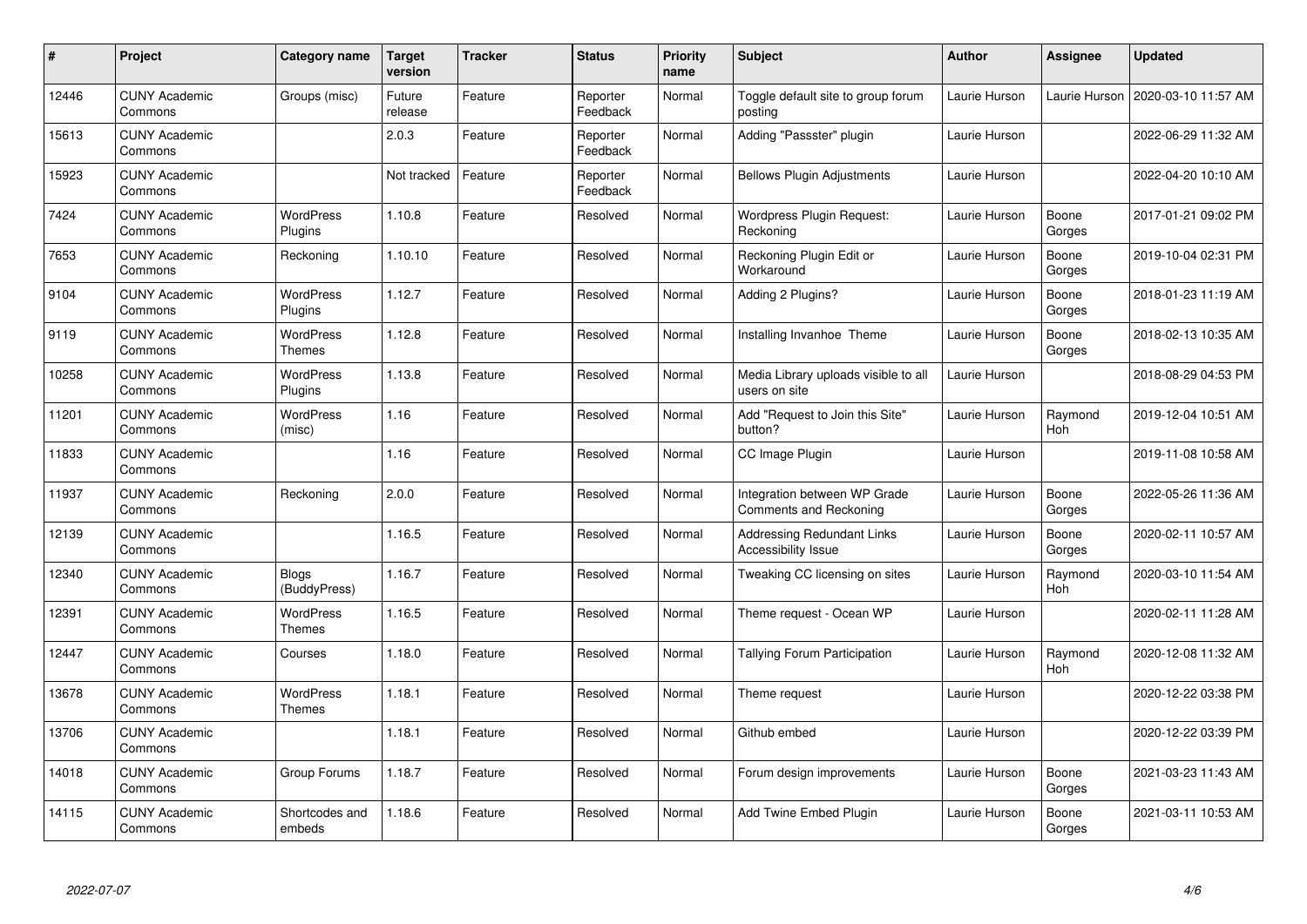| #     | Project                         | Category name              | <b>Target</b><br>version | <b>Tracker</b> | <b>Status</b>        | <b>Priority</b><br>name | <b>Subject</b>                                                                             | <b>Author</b> | <b>Assignee</b>   | <b>Updated</b>      |
|-------|---------------------------------|----------------------------|--------------------------|----------------|----------------------|-------------------------|--------------------------------------------------------------------------------------------|---------------|-------------------|---------------------|
| 14170 | <b>CUNY Academic</b><br>Commons | Courses                    | 1.19.0                   | Feature        | Resolved             | Normal                  | Collecting OER Metadata                                                                    | Laurie Hurson | Boone<br>Gorges   | 2022-01-04 12:02 PM |
| 14179 | <b>CUNY Academic</b><br>Commons | Home Page                  | 1.19.0                   | Feature        | Resolved             | Normal                  | Featured Sites and Groups for<br>Home Page Redesign                                        | Laurie Hurson | Colin<br>McDonald | 2022-01-04 12:03 PM |
| 14208 | <b>CUNY Academic</b><br>Commons |                            |                          | Feature        | Resolved             | Normal                  | Loom Videos                                                                                | Laurie Hurson |                   | 2021-03-23 02:25 PM |
| 14287 | <b>CUNY Academic</b><br>Commons |                            | 1.18.8                   | Feature        | Resolved             | Normal                  | Add Eventbrite Plugin                                                                      | Laurie Hurson |                   | 2021-04-13 11:21 AM |
| 14380 | <b>CUNY Academic</b><br>Commons |                            | 1.18.10                  | Feature        | Resolved             | Normal                  | <b>SPLOT Site for User stories</b>                                                         | Laurie Hurson |                   | 2021-05-11 11:37 AM |
| 14457 | <b>CUNY Academic</b><br>Commons | Courses                    | 1.19.0                   | Feature        | Resolved             | Normal                  | Toggle for Public Sites in Course<br>Directory                                             | Laurie Hurson | Boone<br>Gorges   | 2022-01-04 11:16 AM |
| 14786 | <b>CUNY Academic</b><br>Commons | Groups (misc)              | 1.19.0                   | Feature        | Resolved             | Normal                  | Adding "class project" purpose                                                             | Laurie Hurson | Boone<br>Gorges   | 2022-01-04 11:20 AM |
| 14897 | <b>CUNY Academic</b><br>Commons | Courses                    | 1.19.0                   | Feature        | Resolved             | Normal                  | Adding "Instructor" field to indicate<br>which Admin is Instructor of a<br>"teaching" site | Laurie Hurson | Raymond<br>Hoh    | 2022-01-04 11:19 AM |
| 15220 | <b>CUNY Academic</b><br>Commons | Groups (misc)              | 2.0.0                    | Feature        | Resolved             | Normal                  | Extending the OER Metadata Tag                                                             | Laurie Hurson | Boone<br>Gorges   | 2022-05-26 11:36 AM |
| 15251 | <b>CUNY Academic</b><br>Commons |                            | 1.19.3                   | Feature        | Resolved             | Normal                  | Add "Ultra" theme                                                                          | Laurie Hurson |                   | 2022-02-08 02:37 PM |
| 15383 | <b>CUNY Academic</b><br>Commons | <b>WordPress</b><br>Themes | 1.19.4                   | Feature        | Resolved             | Normal                  | Add Dazzling theme?                                                                        | Laurie Hurson | Boone<br>Gorges   | 2022-02-22 11:01 AM |
| 15482 | <b>CUNY Academic</b><br>Commons | WordPress<br>Plugins       | 1.19.5                   | Feature        | Resolved             | Normal                  | Request for Plugin 'Serious Simple<br>Podcasting'                                          | Laurie Hurson | Boone<br>Gorges   | 2022-03-08 12:26 PM |
| 15564 | <b>CUNY Academic</b><br>Commons | WordPress<br>Plugins       | 1.19.6                   | Feature        | Resolved             | Normal                  | Plugin request for 'default featured<br>image"                                             | Laurie Hurson |                   | 2022-03-15 11:57 AM |
| 12023 | <b>CUNY Academic</b><br>Commons |                            | Not tracked              | Feature        | Rejected             | Normal                  | Surfacing Site Storage Capacity &<br>Use                                                   | Laurie Hurson |                   | 2019-10-29 02:15 PM |
| 14878 | <b>CUNY Academic</b><br>Commons |                            |                          | Feature        | Rejected             | Normal                  | Bulk delete forum replies                                                                  | Laurie Hurson | Raymond<br>Hoh    | 2022-04-28 11:35 AM |
| 12328 | <b>CUNY Academic</b><br>Commons |                            | Not tracked              | Support        | <b>New</b>           | Normal                  | Sign up Code for Non-CUNY<br>Faculty                                                       | Laurie Hurson |                   | 2020-01-28 10:25 AM |
| 12484 | <b>CUNY Academic</b><br>Commons |                            | Not tracked              | Support        | Reporter<br>Feedback | Normal                  | Sign up Code for COIL Course<br>starting in March                                          | Laurie Hurson | Matt Gold         | 2020-03-02 02:26 PM |
| 14538 | <b>CUNY Academic</b><br>Commons |                            | Not tracked              | Support        | Reporter<br>Feedback | Normal                  | <b>Weebly To Commons</b>                                                                   | Laurie Hurson |                   | 2021-09-14 10:47 AM |
| 15176 | <b>CUNY Academic</b><br>Commons |                            | Not tracked              | Support        | Reporter<br>Feedback | Normal                  | Archiving Q Writing & Old<br>Wordpress Sites on the Commons                                | Laurie Hurson |                   | 2022-02-08 10:28 AM |